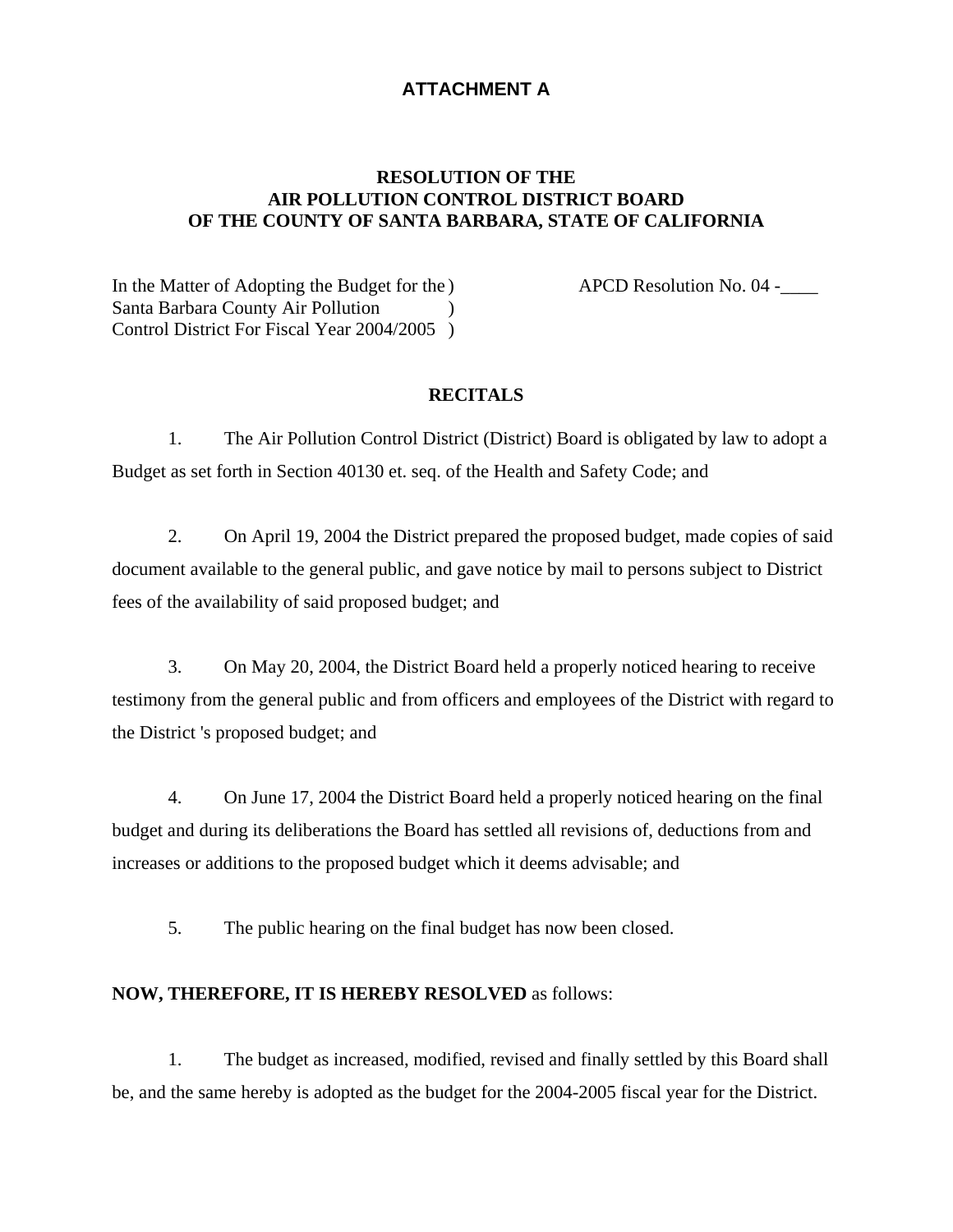2. Said budget document consists of the fiscal year 2004-2005 proposed budget, and the record for the budget hearings, and summaries and decisions of the District Board in making final budget adjustments; and as said budget will be prepared in final form by the Control Officer and the Auditor-Controller in accordance with the requirements, determinations and actions of the District Board and the requirements of the State Controller's Office are hereby incorporated herein and made a part of this resolution as though set forth in full.

3. The Auditor-Controller is hereby authorized to make adjustments where the fiscal year 2003/2004 actual year-end closing figures for any fund differ from the budget estimates. The Auditor-Controller is hereby authorized to make any final budget changes required to balance the budget by adjusting the Appropriation for Contingencies of the various funds.

4. The fees and charges for services listed in the proposed budget and as increased, modified and revised and finally settled, are hereby incorporated into the financing of the final budget.

5. As appropriate during the fiscal year, and upon receipt of proper documentation by the Auditor-Controller's office, the Auditor-Controller is authorized to adjust appropriations and revenue estimates.

6. The Control Officer is hereby delegated the authority to transfer appropriations between object levels within the District budget units, as provided in Government Code section 29125.

7. A copy of said final budget will remain on file with the Clerk of the District Board.

**PASSED AND ADOPTED** by the Santa Barbara County Air Pollution Control District Board, County of Santa Barbara, State of California, this 17th, day of June 2004, by the following vote: